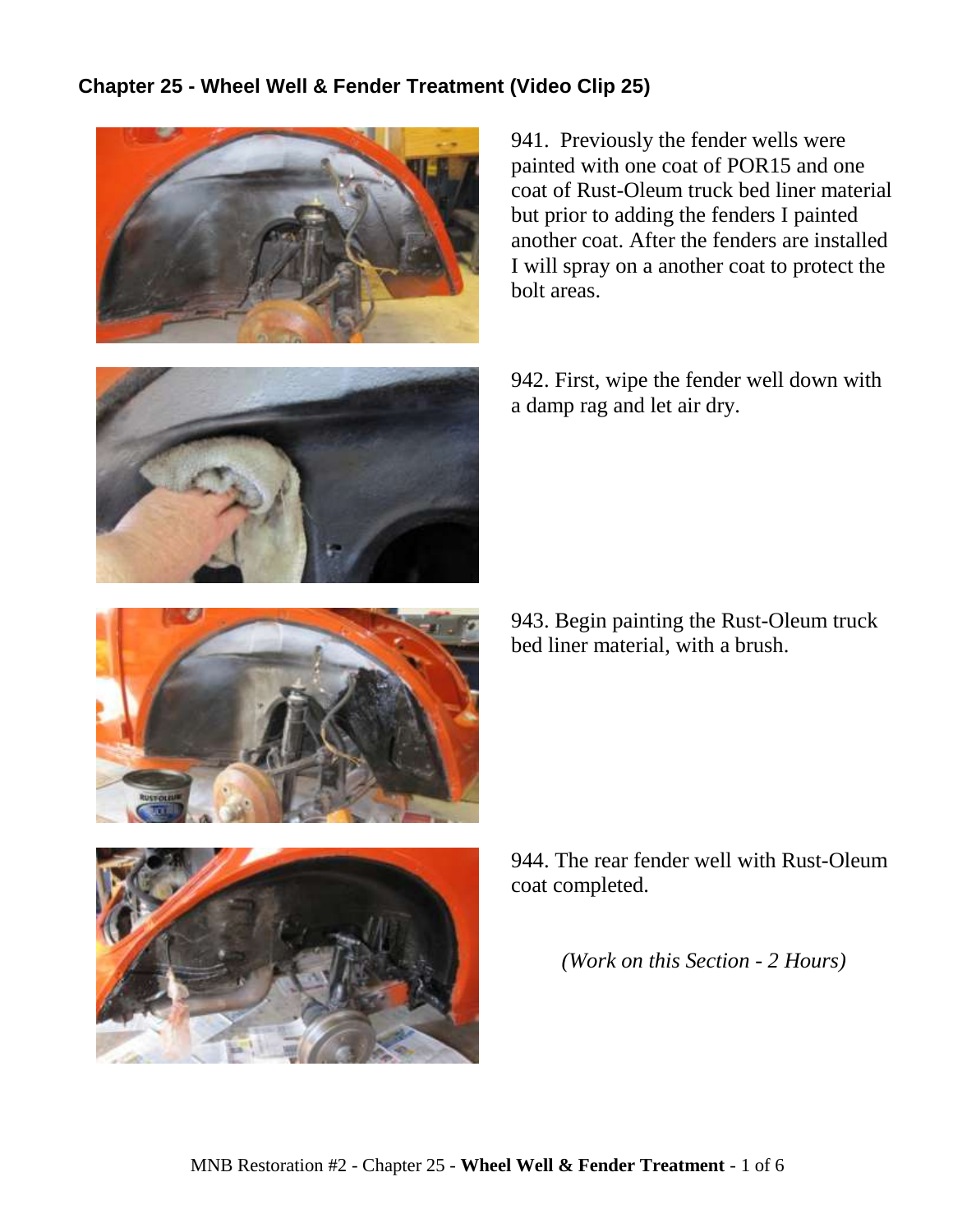





945. Also coat the underside of the fenders with the Rust-Oleum truck bed liner material.

946. Fender shown with Rust-Oleum truck bed liner material completed.

947. Prior to painting the wheel hubs, my helper, Vic Diabin wanted to grease the CV joint. He had a gizmo that you put on a grease gun that shoots grease behind the rubber boot. Then he had a tool that reclamped the band on the rubber boot.



948. Vic greasing the CV Joints.

*(Work on this Section - 2 Hours)*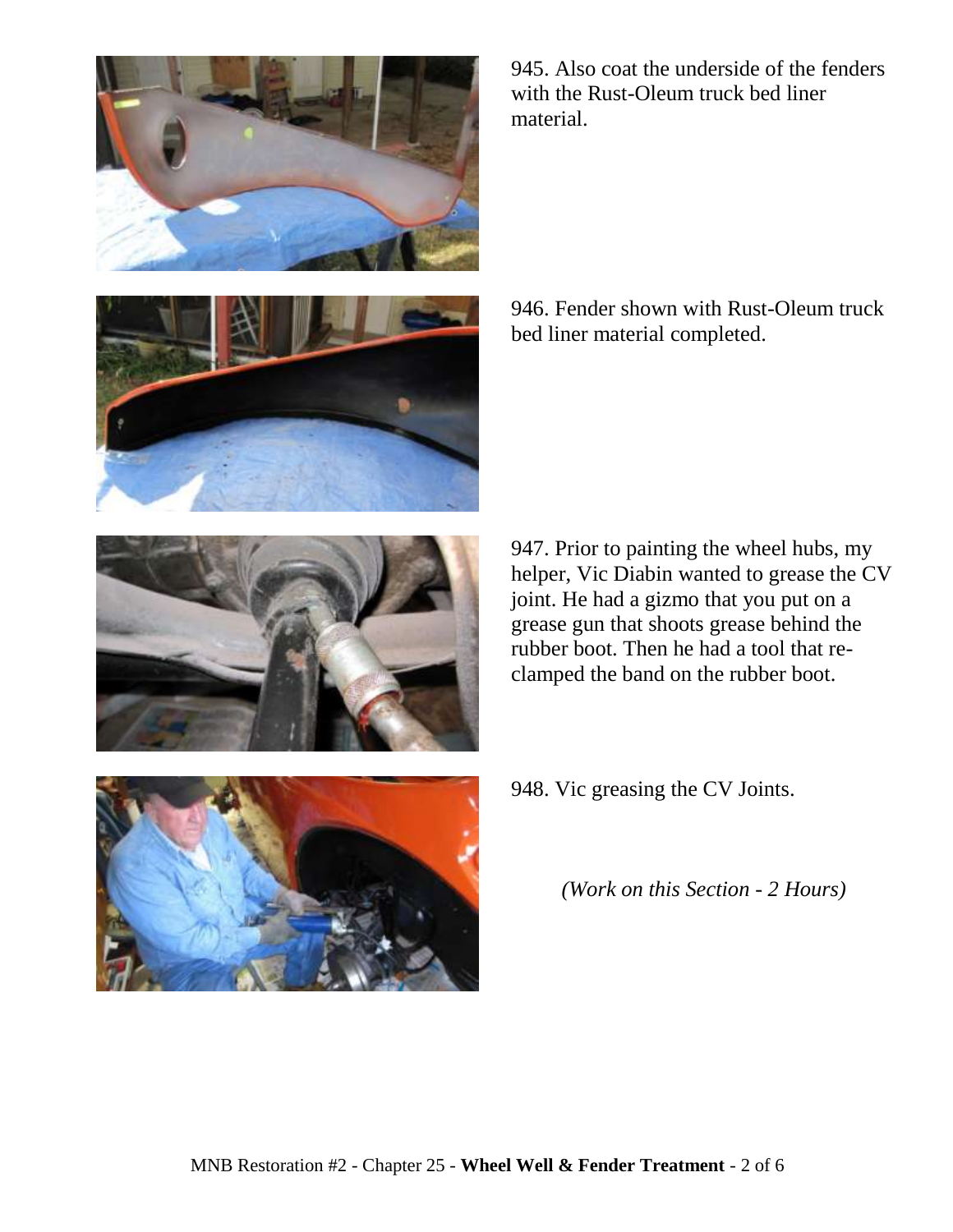





949. Vic painting the wheel hubs.

950.A view of the front wheel hub completed.

951. A view of the rear wheel hub completed.

952. A view of the wheel hubs completed.

*(Work on this Section - 2 Hours)*

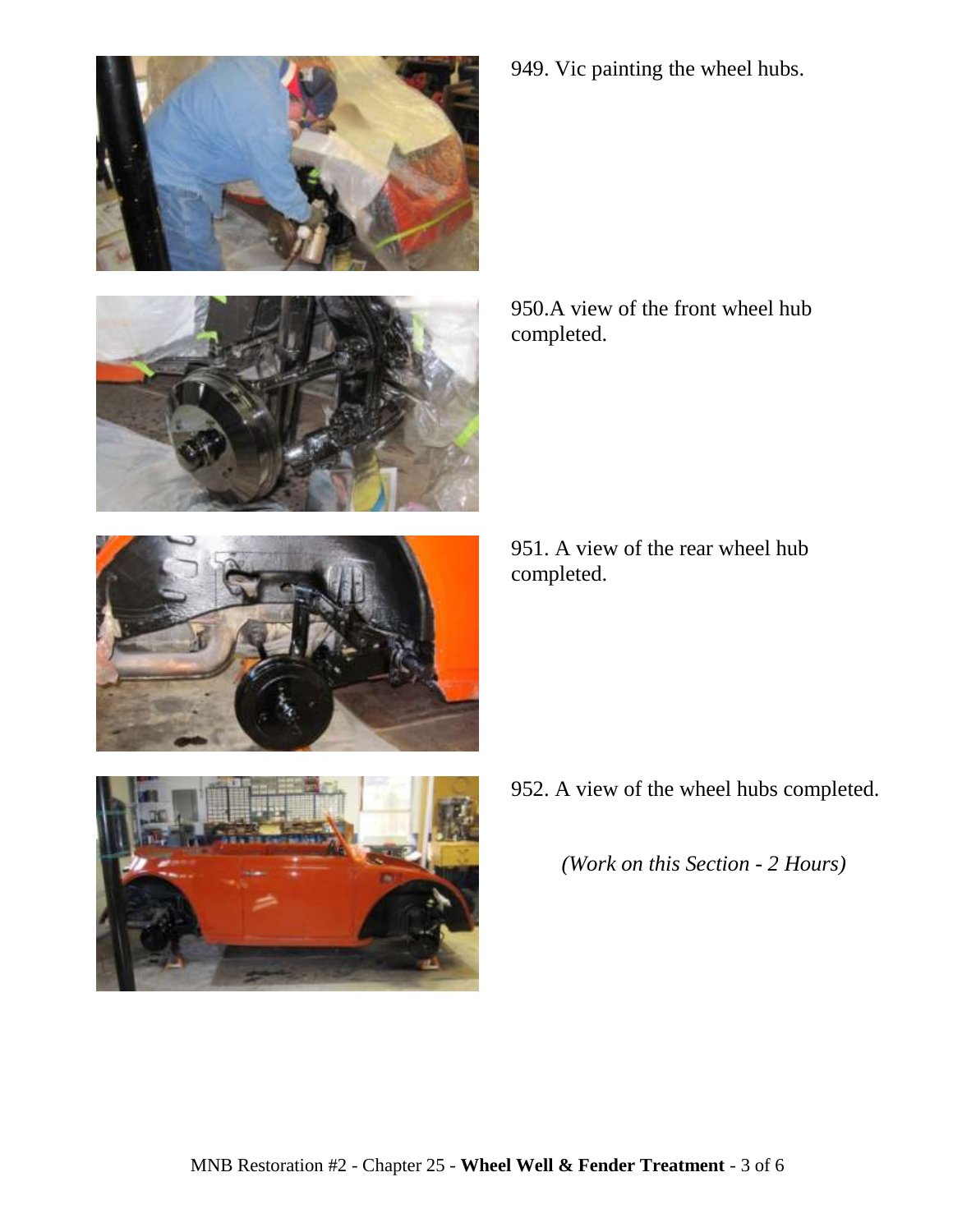



953. Clean up both sides of the hub caps. Using a small wire brush to remove any rust deposits on the underside of the hubcaps. Wash with soapy water and air dry.

954. Wipe the dust off the outside of the hubcaps.

955. Paint the inside of the hubcaps with Rust-Oleum crystal clear enamel paint.





956. Clean the outside of hubcaps with Turtle Wax Chrome and Metal Polish and a fine grain steel wool.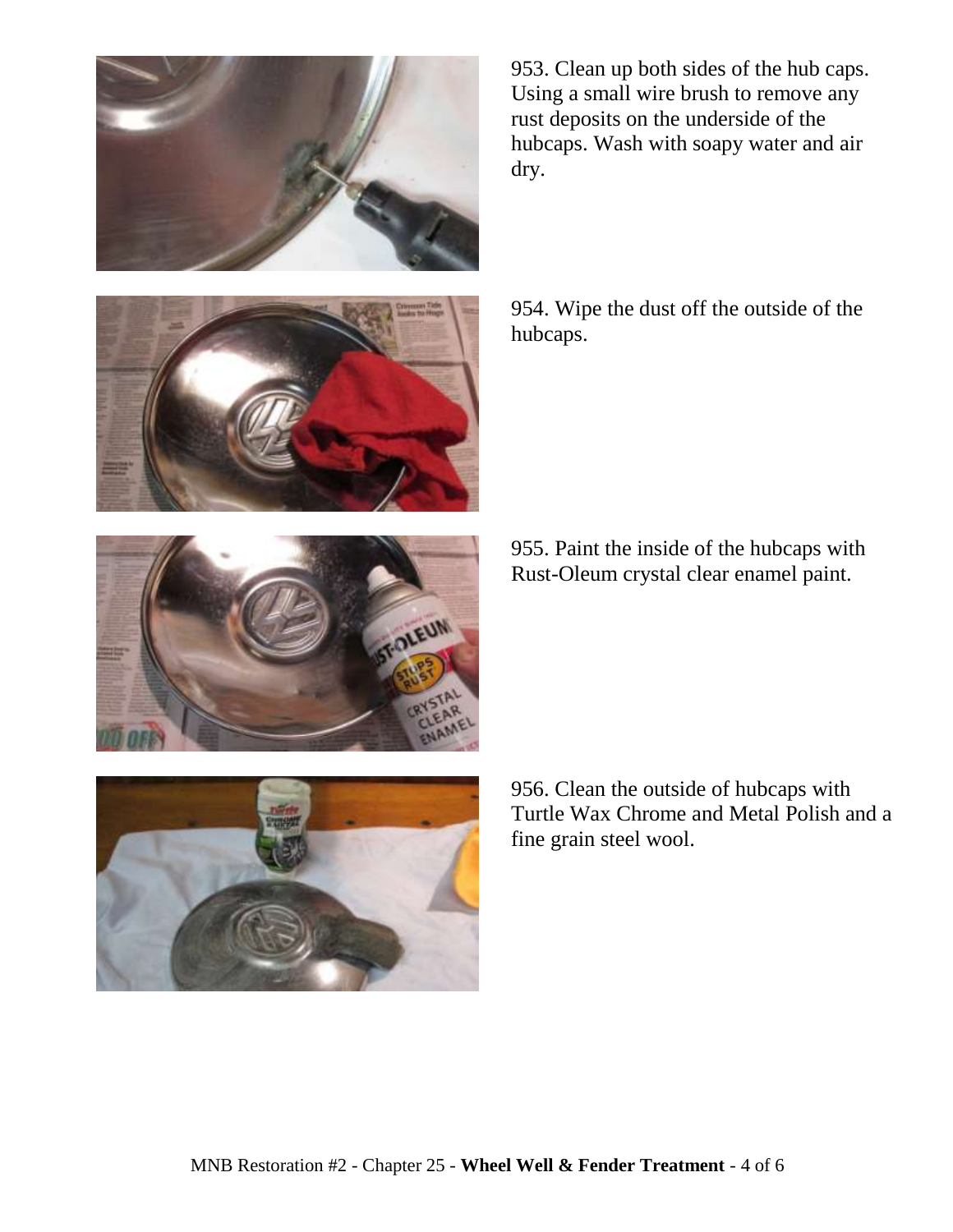

958. Polish the outside of hubcaps with more Turtle Wax Chrome and Metal Polish

and wipe down with a micro fiber cloth.

*(Work on this Section - 2 Hours)*

959. Put electrical tape on the inside of the hubcaps rim to minimize marring the new painted wheels on the four clip on ribs.

MNB Restoration #2 - Chapter 25 - **Wheel Well & Fender Treatment** - 5 of 6







957. Polish the outside of the hubcaps with Turtle Wax Chrome and Metal Polish and a polishing rag.